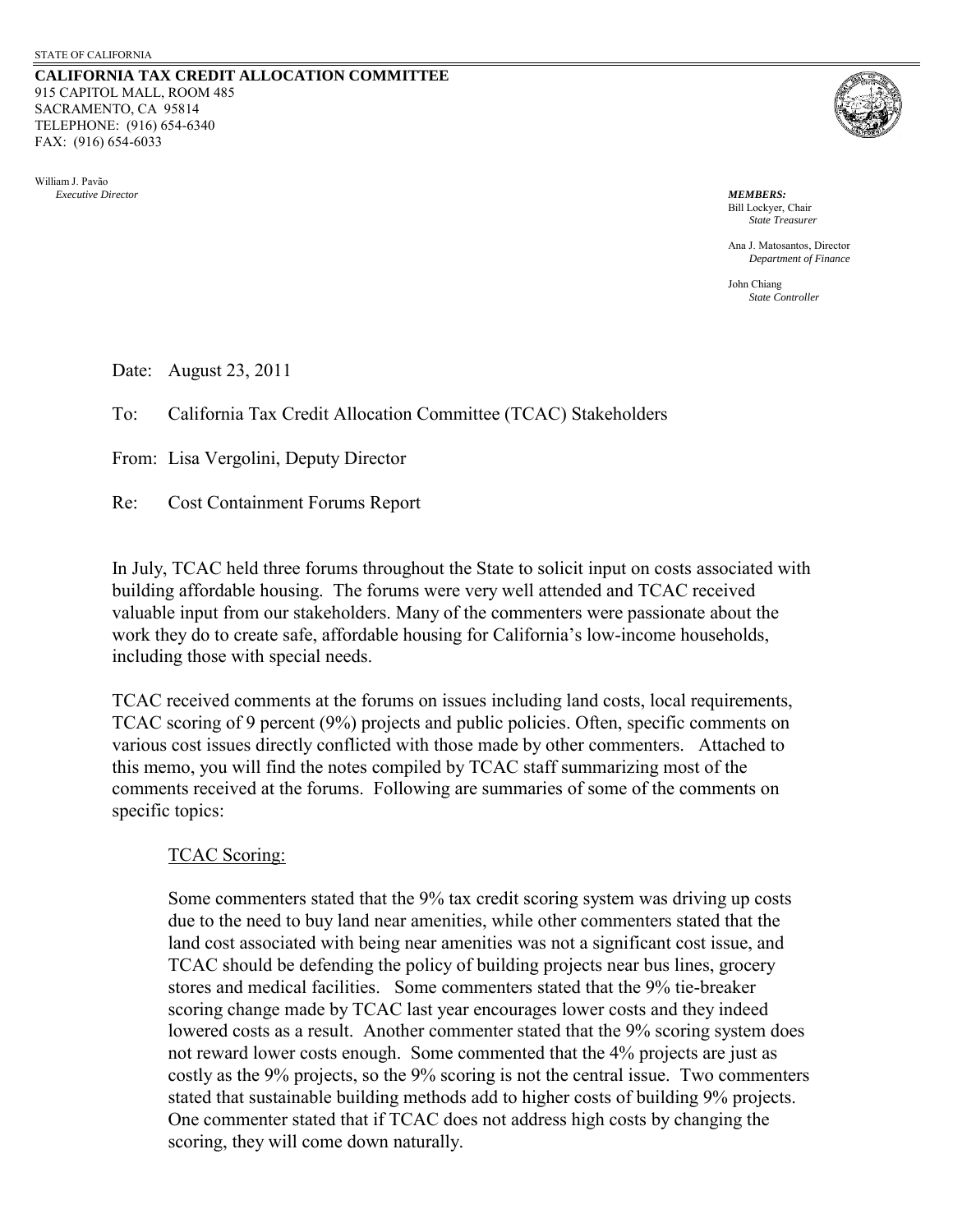## Local requirements:

Prevailing wages were mentioned several times as the primary culprit to increased cost of building affordable housing. In addition, local requirements related to parking and density were said to contribute to development costs. Several commenters stated that local governments have good reasons for some requirements and TCAC should not dictate to the locals. Commenters stated that local governments often choose sites on which to partner with developers, and TCAC should not take issue with additional costs associated with building on those where the local government is paying for those costs.

### Other cost drivers:

Several commenters stated that tax credit investors are requiring more due diligence and higher reserves than in the past which are adding costs. Environmental issues with land and the surrounding area of development was mentioned several times as a costly item. Commenters also stated that infill projects can be more costly due to required construction staging.

TCAC received several comments that neighborhood resistance (NIMBYism) can add costs because of the added time to get projects approved and the design requirements needed to gain public acceptance.

Commenters stated that the many different funding sources necessary to develop affordable housing adds to total development costs. In addition, the long timelines in getting projects approved increases costs.

# General comments:

TCAC received feedback that the statewide average of \$286,000 per unit seemed reasonable. Another commenter stated that TCAC should never award credits to a project with \$600,000 per unit costs. Some commenters stated that TCAC should have a cap on total development costs, while others were opposed to a cap.

Many commenters warned that TCAC should not create a scoring system that creates a "race to the bottom" where cheaply built projects win the competition. A few commenters stated that the more cheaply built projects are having trouble a few years into operation and their financial stability is weak. Another commenter stated that TCAC should not put projects that are built more cheaply and have close to market rate rents, ahead of projects that may cost more due to their location but are serving lower income households.

Several commenters stated that TCAC should gather data that compares tax credit projects to market rate projects, accounting for specific and necessary differences. Other commenters stated that one cannot compare the cost of developing affordable housing to market rate because market rate developers do not building three and four bedrooms nor special needs projects. Other commenters added that market rate developers do not construct their buildings with the same longevity goal and are built with less quality.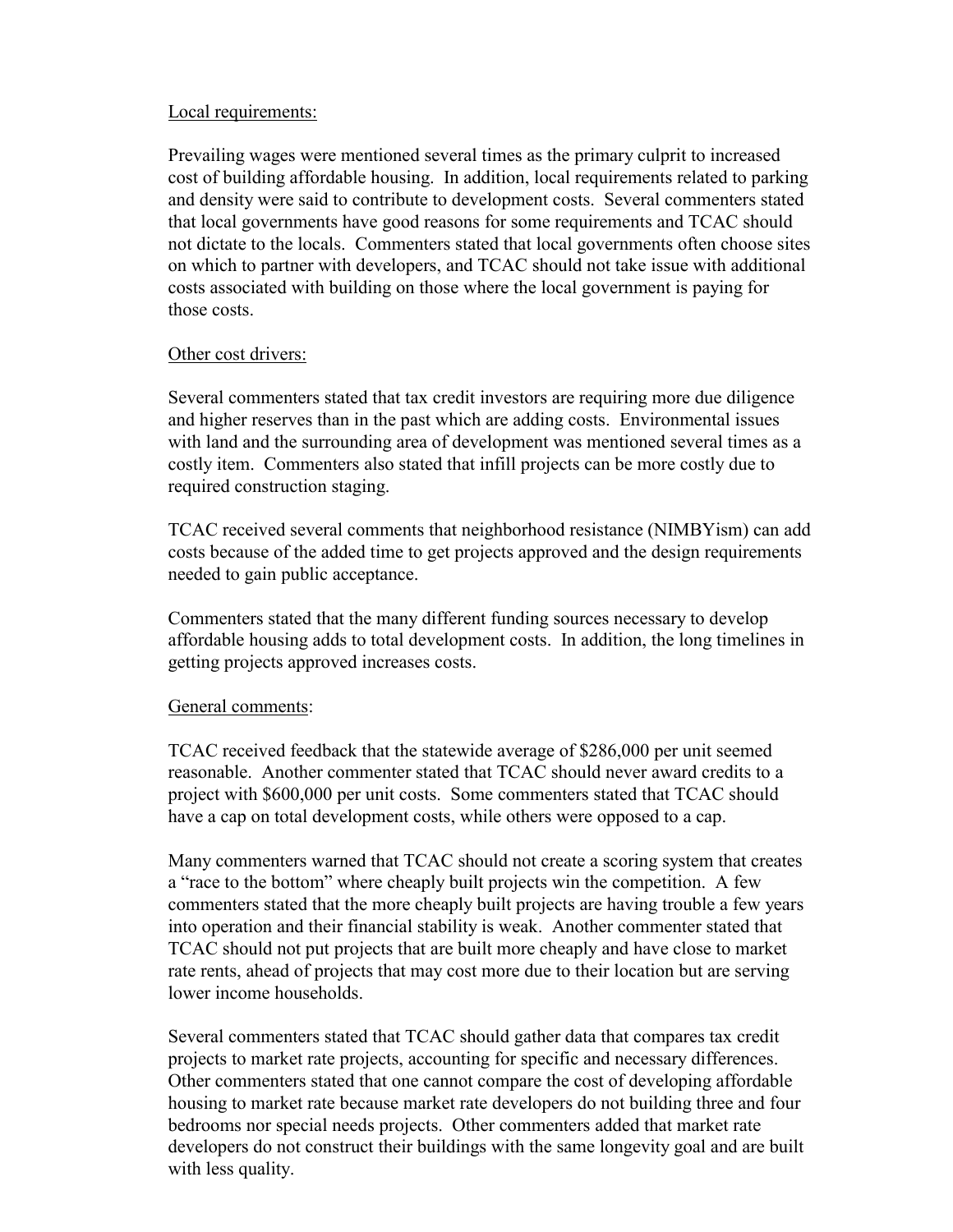Commenters agreed on the importance of public perception/education about building affordable housing and the need to compare costs on a regional basis. Most commenters agreed that more information is necessary to be able to show the costs and benefits of building affordable housing. In addition, reviewing all costs region by region was generally agreed upon due to the wide differences among different areas in California.

TCAC is continuing to gather and analyze data associated with the costs to develop affordable housing. In addition, TCAC will be holding a public hearing in September to allow Committee members to hear directly from some stakeholders on the cost issue. All of the input received to date and at the upcoming hearing will be used by TCAC to determine if changes to the tax credit program are necessary. A formal public hearing announcement will be sent out by TCAC shortly.

Thank you to all that participated in the forums and provided input. We appreciate and join in your commitment to affordable housing.

Attachment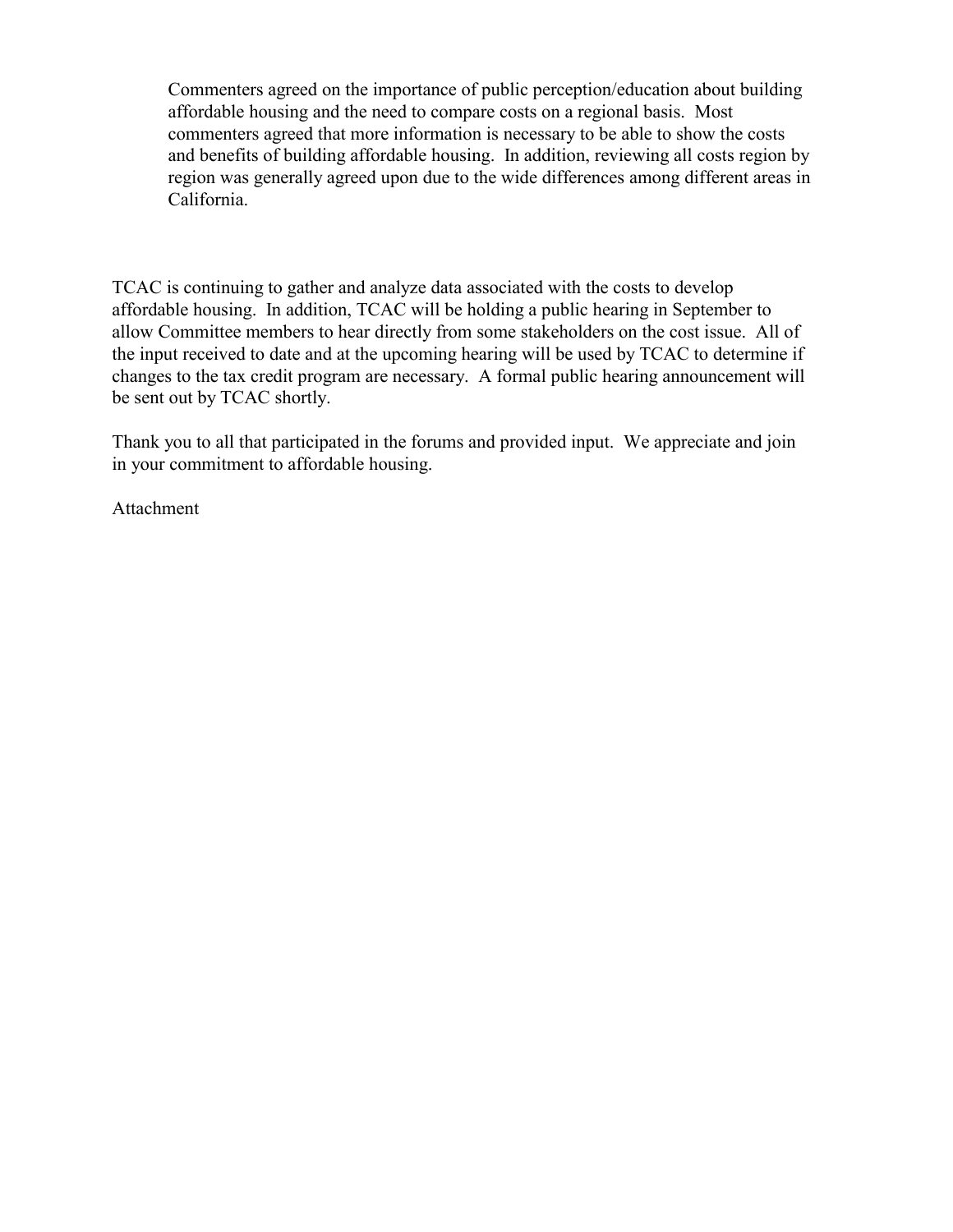# Notes: TCAC Cost Containment Forums – July 2011

# **Comments: Sacramento Forum:**

### **General comments:**

- Determine if construction quality is comparable between market rate and affordable & between lower costs deals and high costs deals.
- Worry about outliers on low end of costs also.
- Avoid a "race to the bottom".
- Some projects, such as special needs will always be more expensive.
- Two very similar projects in Napa have very different costs, why?
- Fees, such as those with 4% bonds cause higher costs for affordable housing projects.
- Increased RDA money may have caused credits per project to go down.
- Lender requirements may have caused costs to creep up.
- Costs increase due to timing, prevailing wages, subterranean parking.

### **Data**

- Look at unfunded application also to look at awarded vs. non-awarded and costs.
- Consider doing another study as was done in 1992 to compare market rate costs.
- Dissect costs by project group (underground parking, spec needs).
- Look at regional costs and compare to market rate.
- Could use HUD and HCD (NSP) as models: require "cost reasonableness studies".
- Using square feet will be tricky to verify, especially for acq/rehab projects.

# **Scoring of 9%**

- Not sure if "outliers" is the issue, it's more about scoring.
- Applicants may over-state or understate line items to score well.
- Public policy goals are driving up costs to develop.
- TCAC should get rid of amenities scoring.
- Add cost efficiency to scoring to push down costs.

### **Land**

- Cost of land is too high because of requirement to be near amenities.
- Timing of the projects can affect land costs, as can environmental issues.

#### **Local Requirements**

- RDAs require certain things that raise costs.
- Local requirements can include underground parking and other items that hike costs.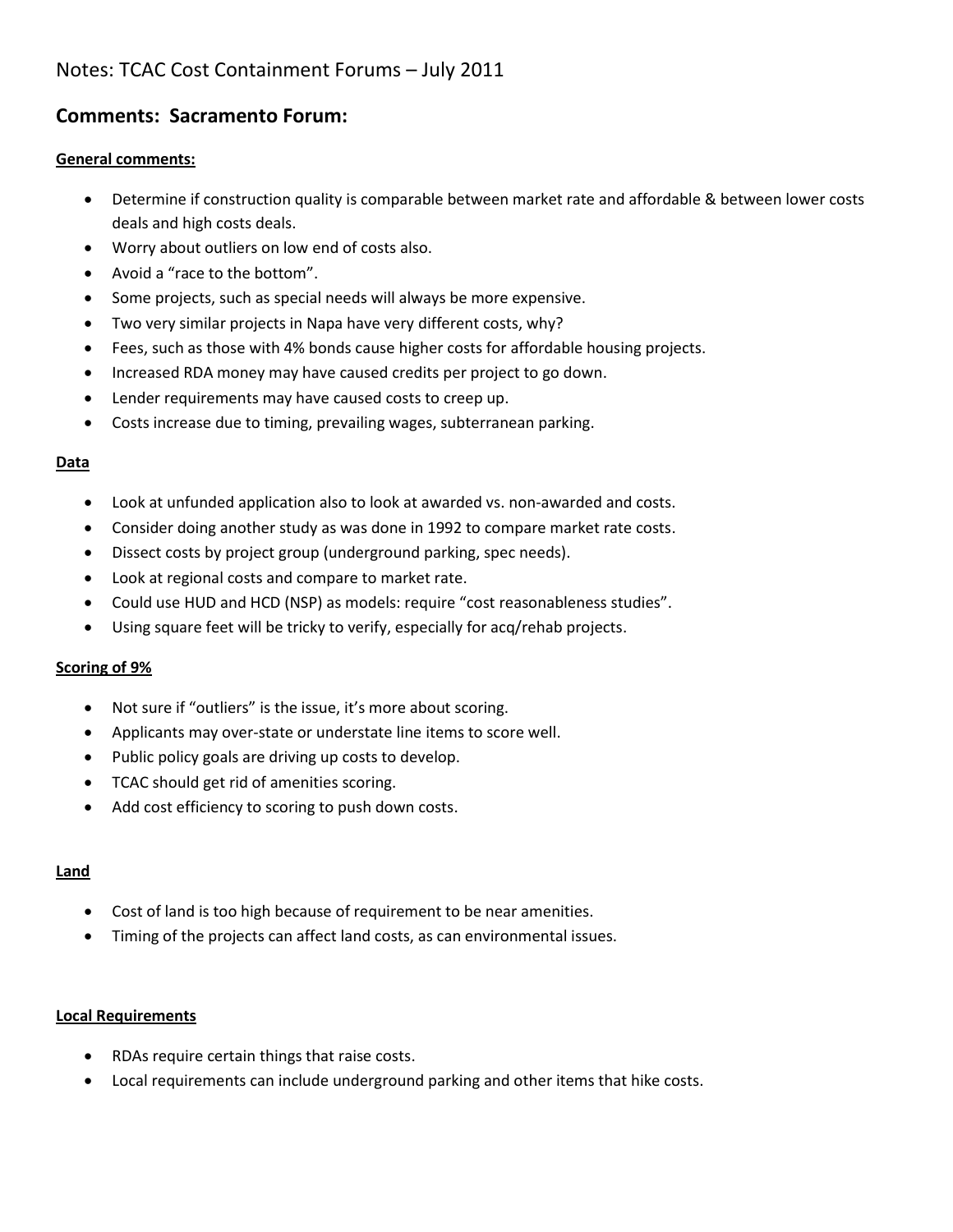# **Comments: Oakland Forum**

#### **General comments:**

- Projects are sometimes in and sometimes not for market rate costs.
- Investors are requiring much more due diligence and higher reserves which is driving up costs.
- The more sources we have in a deal the higher the costs.
- Some developers are cutting costs too thin on the lower cost deals and the project are looking really bad after a few years.
- We should not have lower cost projects with rents right near market instead of projects that cost a little more to build and can maintain lower rents.
- Look at the nature of the politics behind the "perception" of high costs.
- The statewide average is reasonable.
- Use the statewide average of \$286k per unit to defend cost effectiveness. Some areas will always be more expensive.
- You can't compare affordable housing to market rate because the market does not building 3 and 4 bedroom units.
- Public policy goals are good and should be defended.
- Don't shy away from public policy objectives.
- It's challenging in today's environment to push public policy goals. Need to be careful on public perception when people don't have jobs.
- Prevailing wages cause higher costs in some areas.
- Affordable housing is better built than market rate.
- Market rate developers are only in it for the short term and will flip the property.
- There are legitimate reasons for higher costs.
- Green requirements add to costs.

#### **DATA**

- Look at projects that have applied several times to see what they changed.
- Break out data my housing type and number of units.
- Must look at data regionally.
- Compare similar projects when looking at costs.
- Find the average units by region.
- Look at rents over time for the more cheaply built TCAC projects, it's likely they are higher than the better, higher cost projects.
- Focus on credit per project, not total development costs.
- Don't compare SF to other areas that are dissimilar.
- Look at land cost over several years.
- Look closely at impact fees.
- Don't use percentages, look at costs and dollar amounts.
- Look at "problem" projects in the TCAC portfolio and see if they were lower cost developments.
- Look at how tie breaker scores changed over time for projects that re-applied.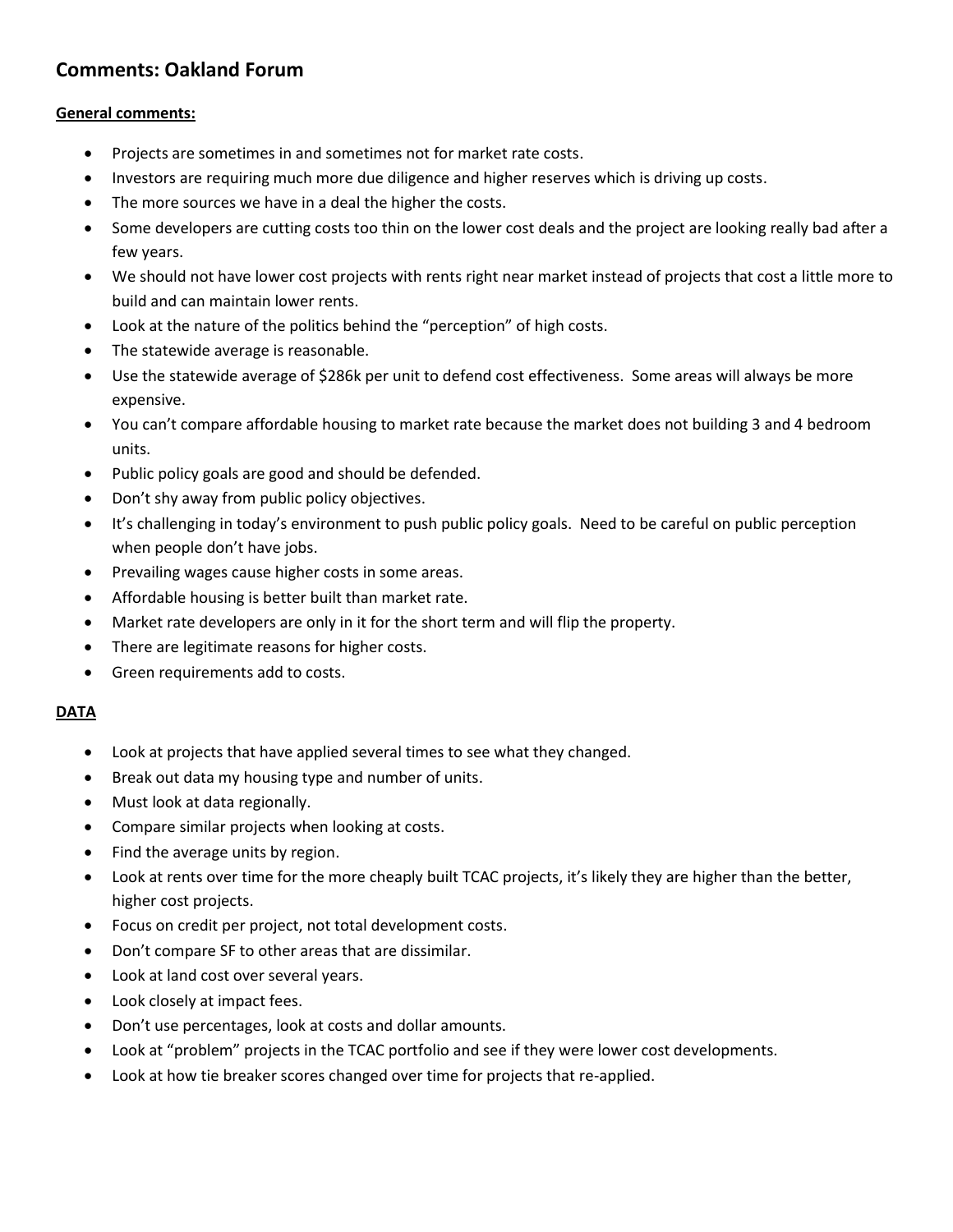### **Scoring on 9%:**

- Take deferred developer fee out of costs.
- Lower credit requests were a result of the tie breaker change.
- Tie breaker is better with lower costs.
- Don't count waived fees in your costs.
- Tie-breaker may be pushing number of units down.
- Should get points for being near transit, etc. under sustainable building.
- Don't value public funds so much.
- Competition is affected by density requirements.

#### **Land**

- Market rate development can take down a piece of land much more quickly and therefore more cheaply.
- Environmental mitigation can add costs.
- Infill can be expensive because of the staging for construction and parking.

#### **Local Requirements/Issues**

- If the locality has requirements and is will to pay for those, TCAC should not dictate further.
- Allow local discretion.
- Local requirements such as parking, density and fees can increase project costs.
- Local agencies that require a lower density cannot compete.
- Nimby-ism is a big issue and it is important the projects are built well and maintained. Sometimes have to spend more to quiet nimbys.
- Locals want certain sites in redevelopment areas developed and that should be ok with TCAC, even it the costs are higher.
- If locals are putting a lot of money in, that is a good thing.

# **Comments: Los Angeles Forum**

#### **General Comments:**

- Developing in dense areas (infill) in costly.
- The data in the blog article in incorrect and not good.
- In 2009 and 2010, projects were more costly and those projects are just getting through the system.
- Prevailing wages are the main culprit for high costs.
- TCAC should never award to a project that costs \$600k to build.
- There are good reasons for costs.
- Just come up with a cap number, or this is just a waste of time.
- Commenter does not support a cap.
- TCAC should have cap, but allow for an explanation to exceed it.
- TCAC should quantify the benefits of the public policies so that the public can be educated.
- Prop 13 is the cause of many of the issues.
- Costs seem to be somewhat constant.